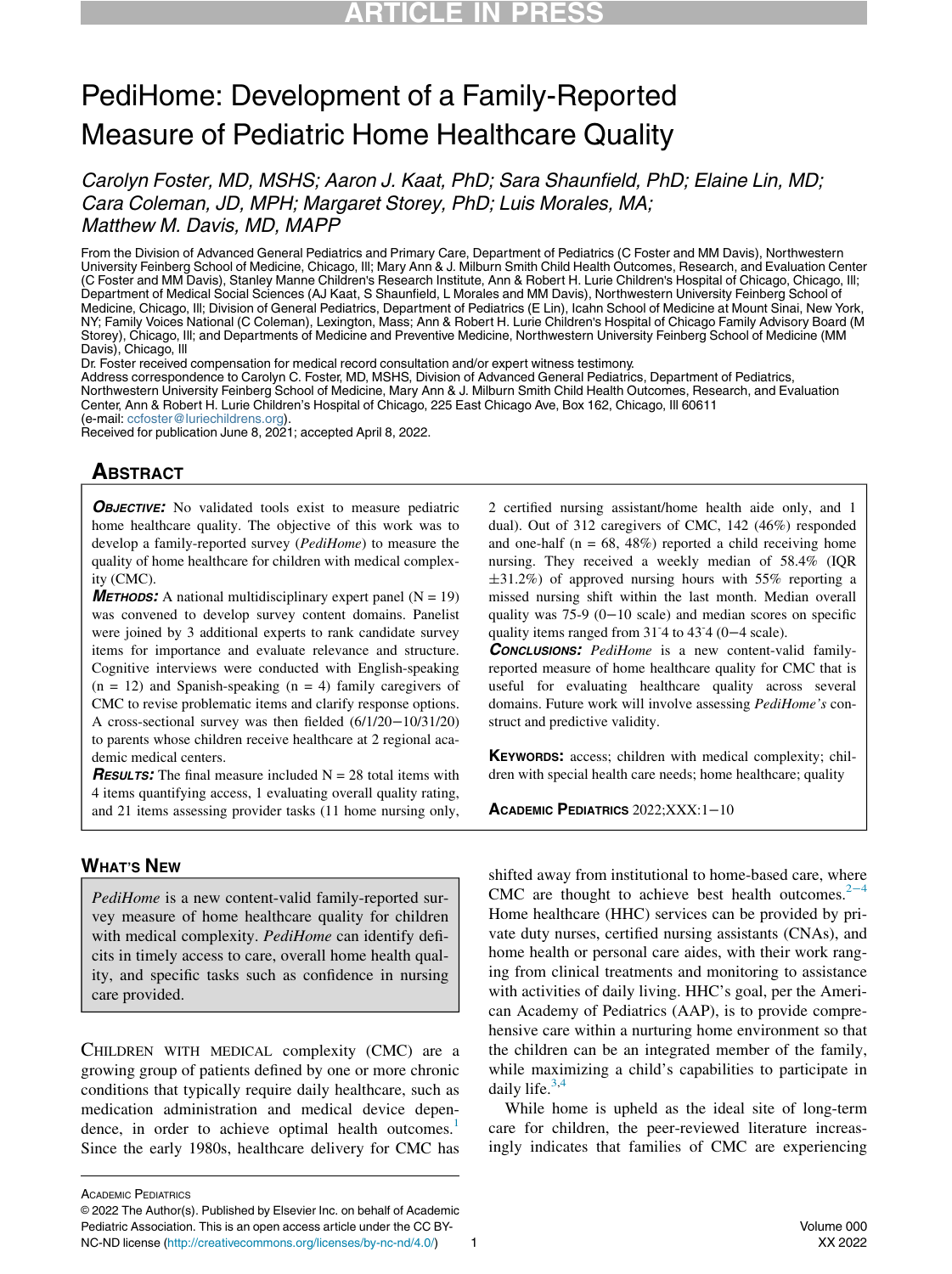insufficient access to high-quality HHC, $2,5-12$  $2,5-12$  especially pediatric-trained private duty nursing[.8](#page-8-5),[10](#page-8-6)−<sup>14</sup> A recent claims-based study also has highlighted the variability of pediatric HHC provision between states.<sup>15</sup> Despite these published reports, no current reproducible, valid methods exist to measure what constitutes accessible high-quality HHC for CMC.

As the US healthcare system increasingly connects quality metrics and payment arrangements to promote high-value care, a reliable means of including the patient-family perspective of what constitutes "accessible" and/or "high-quality" care is critical for CMC.[16](#page-8-8)[,17](#page-8-9) While instruments exist to evaluate HHC generally, they either focus on the home healthcare agency (eg, National Home and Hospice Care Survey [NHHCS]) or are designed for adult respondents (eg, Home Health Care Consumer Assessment of Healthcare Providers and Systems [CAHPS] survey) and are not directly relevant for the CMC population. Moreover, the need to better measure what constitutes high-quality care for CMC within the home has been identified as a national priority.<sup>[17,](#page-8-9)[18](#page-8-10)</sup> We are not aware of any previously published peer-reviewed measures to assess pediatric home health care quality.

The goal of this project was to develop a content-valid family-reported survey instrument (PediHome) that can be used to: 1) describe the current state of HHC today; 2) compare the access to and quality of HHC across communities nationally; and 3) evaluate changes to the access and quality of a HHC program(s) over time for intervention evaluation and quality monitoring.

The Institutional Review Board of the Ann & Robert H. Lurie Children's Hospital of Chicago approved all study activities. Consent was obtained from family survey participants.

**PEDITOME INITIAL CONTENT DEVELOPMENT** extant literature including the peer reviewed publications in the PubMed/MEDline database referring to home health care, private duty nursing, personal care, home health aide care for children. We additionally reviewed academy-issued HHC guidelines (eg, AAP, American Thoracic Society, etc.) and established HHC surveys (eg, NHHCS, CAHPS, etc.). $2-4,19,20$  $2-4,19,20$  $2-4,19,20$  Then, semistructured concept elicitation interviews of 20 caregivers and 20 providers ( $N = 40$  total) were conducted to determine what constituted accessible, high-quality home care framed by the National Academy of Medicine's (NAM) (previously the Institute of Medicine's) 6 quality domains (effectiveness, safety, patient-centeredness, timeliness, equity, and efficiency) from its seminal publication "Crossing the Quality Chasm."[12,21](#page-8-13) A conceptual framework characterizing the relationship between HHC quality and outcomes for CMC and mapping content themes to each quality domains were published based on that work.<sup>[12](#page-8-13)</sup> Within that framework, access to care was considered a quality domain under timeliness and equity.

We then convened a national multidisciplinary expert panel  $(N = 19)$  to advise instrument development and content development using the previously published concep-tual framework.<sup>[12](#page-8-13)</sup> Panelists had broad national representation from 10 states plus the District of Columbia and included: CMC family caregivers  $(n = 4)$ , a nursing researcher  $(n = 1)$ , pediatricians with expertise in care of CMC across different disciplines (n=5), and state-based Title V or Medicaid official  $(n = 2)$ , HHC agency physician medical directors  $(n = 2)$ , HHC agency nursing supervisors  $(n = 2)$ , and HHC agency administrators  $(n = 3)$ .

The experts met in 2 split groups over 2 sessions (4 sessions total) to review and prioritize the survey content. Experts were divided into groups to accommodate scheduling conflicts and be small enough to facilitate input from all participants, especially for family caregivers. Prior to the sessions, experts were given background materials including the conceptual framework to prompt discussion regarding content generation. Panelists were asked to affirm a working definition of HHC for children, deliberate on the survey's ideal recall window, and generate a list of content domains that should be covered in the survey measure. Panelists were asked to consider content that would have impact on the patient's health outcomes and utilization but also consider impact to family as well, given the child exists within a larger familial context. Between sessions the research team summarized and integrated panel recommendations. The last session was used to further refine the generated list of content domains and reconcile any cross-session differences.

### PEDIHOME SURVEY ITEM CONTENT REFINEMENT. COMPREHENSIVENESS REVIEW, AND FINALIZATION

Based on initial expert panel input, the research team then created an initial pool of 30 candidate survey items for further review. The goal of the review and ranking process was to select the most important items relevant to HHC, while also narrowing down the number of items to minimize respondent burden. During the review process, the authors identified a need for insights from additional experts, which was supplemented by a pediatric rehabilitation and physical medicine physician with expertise in CMC  $(n = 1)$ , a clinical nurse with expertise in CMC  $(n = 1)$ , and a survey methodologist  $(n = 1)$  for a total of 21 expert reviewers. Panelists were asked to rank each candidate item for importance (not important/routine importance/very important) based on relevance to pediatric HHC and provide qualitative feedback regarding item content and structure. Research team members reviewed the scores and written qualitative feedback of the expert reviewers to decide which candidate survey items to retain.

Candidate items were further refined using iterative cognitive interviews with English- and Spanish-speaking family caregivers of CMC  $(n = 12 \text{ and } n = 4)$ , respectively).<sup>[22](#page-9-0),[23](#page-9-1)</sup> Participating caregivers of cognitive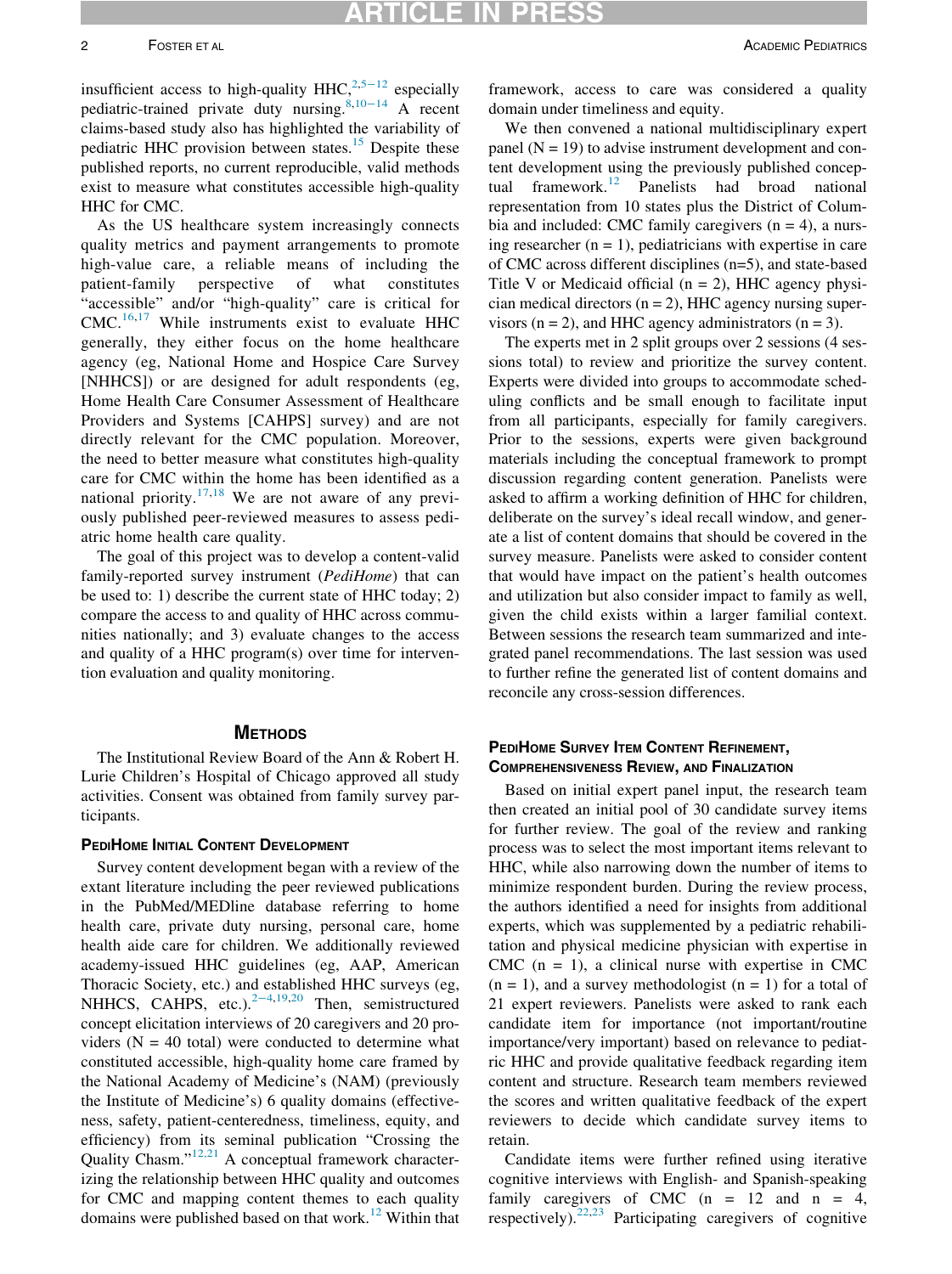interviews were identified at the study's main site, an independent freestanding children's hospital. Participants were ≥18 years old and a legal guardian. Their children were ≤21 years old and CMC as defined by Cohen et al.'s framework.<sup>[1](#page-8-0)</sup> Interviewees were given a \$30 gift card and reimbursed for parking or public transportation. A Spanish version was created using a professional translation service. In the cognitive interviews, participants were asked semistructured questions to evaluate interpretation of item content, appropriateness of response options, item relevance to HHC quality, and feedback on the survey flow. Changes to the Spanish version were conducted by a native bilingual research coordinator (LM). Feedback was reviewed iteratively until no new revisions were identified. $^{23}$  $^{23}$  $^{23}$ 

Finalized survey items measuring quality, hereto referred to as "PediHome," were then formatted in an electronic survey platform (Qualtrics, Provo, UT) in preparation for fielding.

Following *PediHome* development, the items were fielded in a cross-sectional sample of family caregivers of CMC recruited from two locations, a Midwest children's hospital (lead site) and an east coast pediatric complex care hospital program. Children were identified from the lead site's care coordination program and clinic for children with home mechanical ventilation. Eligible families were English and Spanish-speaking family caregivers of CMC who were  $\geq$ 18 years old, and a legal guardian. Eligible families were approached by phone, email, and/or letter between 6/1/20 and 10/31/20, consented, and given a \$15 gift card for participation. Respondents who identified their child as having received home nursing or CNA/ home health aide care in the past 12 months were prompted to answer the PediHome items.

Given that neither hospital's electronic records tracked whether children were receiving home health care services, family caregivers of CMC broadly were asked to participate and the PediHome questions were administered only to those who identified that their child was receiving home health care services in the past year. The survey also asked about characteristics of participants' children, themselves, and their household as well as other details about HHC including access to equipment. $^{24}$  $^{24}$  $^{24}$  If caregivers had  $\geq 1$  child, they were instructed to answer based on their child who had the greatest healthcare needs.

Given that the 2020 COVID-19 pandemic outbreak occurred at the time of survey launch with concurrent reports of major disruptions to in-home care, respondents were asked to answer the PediHome items based on their experiences in the last month (30 days) that their child received HHC before the pandemic, which for most respondents was March 2020 but could be answered based on their family's circumstances. Respondents were also asked additional questions about how the COVID-19 pandemic affected in-home supports and supplies.

Descriptive statistics were conducted for CMC and respondent characteristics as well as PediHome item responses. Given the limited number of respondents who received only CNA/home health aide care  $(n = 2)$  and that they were asked a more limited scope of questions, presentation of the analysis was focused on the group of CMC who received any type of home nursing care. Medians were reported with interquartile ranges (IQR). For descriptive purposes, responses to scaled general quality items were dichotomized as "never/seldom/sometimes" versus "usually/always", and task-specific items were dichotomized as "not at all/a little/somewhat confident" versus "very/quite confident."

We additionally evaluated the correlation between the overall quality score, the mean score for the general quality items, and the mean score for the participant-relevant task specific quality items, and conducted pairwise comparisons between overall quality scoring groups (9−10, 7  $-8$ ,  $\leq 6$ ) after correcting P values for multiple comparisons.

### **RESULTS**

#### **PANEL CONTENT RECOMMENDATIONS**

Using lead government agencies' definitions as guidance, the panelists affirmed a definition of HHC as the range of services and supplies delivered in the home for individuals with disabilities, chronic conditions, and functional impairments to support living outside of health care facilities (ie, community-based settings). Given the range in scope of practice nationally, the panel recommended dividing the evaluation of HHC services based on 2 broad levels of clinical care: 1) private duty nursing (home nursing) care provided by registered nurse (RN) or licensed practical nurse (LPN) who can administer complex medication regimens and manage medical devices and 2) CNA and home health aides/personal care aides which at minimum can perform support for activities of daily living and simple monitoring. Experts also recommended adding an overall rating item modeled off of the Agency for Healthcare Research and Quality's (AHRQ) CAHPS survey Overall Rating measures to allow comparison with other care settings. $25$  A survey recall of one month was chosen to minimize recall bias but also capture sufficient variability in HHC access.

#### **PEDIHOME SURVEY ITEMS**

[Table 1](#page-3-0) presents the final PediHome survey items which assess the quality of home nursing and CNA/home health aide, organized by domain and item response type. The table also indicates which relevant NAM quality domains the items reflect (eg, effectiveness, safety). During the development process, all items relevant to any provider type were kept. Three items were removed, and 3 new items added relevant to home nursing tasks. Three items were removed, and one was added specific to CNA/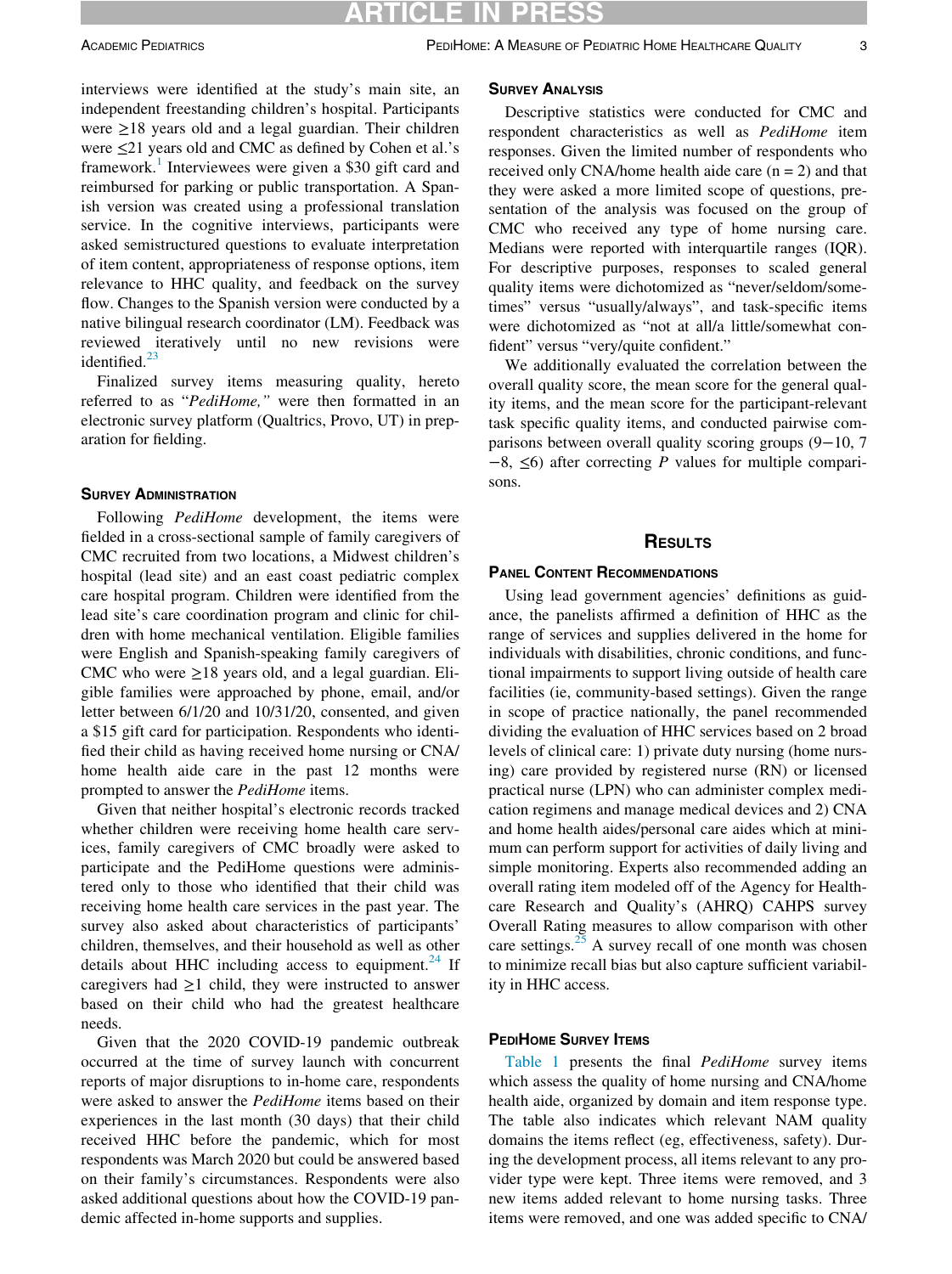# ARTICLE IN PRESS

## 4 FOSTER ET AL **ACADEMIC PEDIATRICS**

### <span id="page-3-0"></span>Table 1. PediHome Survey Items and Relevant National Academy of Medicine Quality Domains for Pediatric Home Healthcare

| Item Domain<br>$N = 28$ total items                                                                                                                    | Item Stem                                                                                                                                                                                                                                                                                                                                                                                                                                                                                                                                                                                                                                                                                                                                                                                                                                                                                                                                                                                                                                                             | Item Response Options                                                                                                                                                                   | <b>†Relevant National</b><br>Academy of Medicine<br><b>Quality Domains</b>              |
|--------------------------------------------------------------------------------------------------------------------------------------------------------|-----------------------------------------------------------------------------------------------------------------------------------------------------------------------------------------------------------------------------------------------------------------------------------------------------------------------------------------------------------------------------------------------------------------------------------------------------------------------------------------------------------------------------------------------------------------------------------------------------------------------------------------------------------------------------------------------------------------------------------------------------------------------------------------------------------------------------------------------------------------------------------------------------------------------------------------------------------------------------------------------------------------------------------------------------------------------|-----------------------------------------------------------------------------------------------------------------------------------------------------------------------------------------|-----------------------------------------------------------------------------------------|
| Access to Home<br>Healthcare<br>4 Items for all provider<br>types                                                                                      | How many total hours per week was your child<br>approved to get [home nursing OR CNA or home<br>health aide], by your child's insurance company<br>and/or government program? (Denominator hours)<br>On average, how many total hours per week did your<br>child actually receive [home nursing OR CNA or<br>home health aide] care? (Numerator hours)                                                                                                                                                                                                                                                                                                                                                                                                                                                                                                                                                                                                                                                                                                                | Number of hours                                                                                                                                                                         | Timeliness, Equity, Patient-<br><b>Family Centeredness</b>                              |
|                                                                                                                                                        | How many different [nurses OR CNAs or home<br>health aides] took care of your child in that last<br>month (30 days) your child was supposed to<br>receive nursing care? (Turnover)<br>To the best of your knowledge, what was the reason                                                                                                                                                                                                                                                                                                                                                                                                                                                                                                                                                                                                                                                                                                                                                                                                                              | Number of providers<br>Categorial responses                                                                                                                                             |                                                                                         |
|                                                                                                                                                        | or reasons why a [nurse OR CNA or home health<br>aide] did not come to care for your child? (Missed<br>shifts)                                                                                                                                                                                                                                                                                                                                                                                                                                                                                                                                                                                                                                                                                                                                                                                                                                                                                                                                                        |                                                                                                                                                                                         |                                                                                         |
| <b>Overall Quality Rating</b><br>1 Item for all provider<br>types                                                                                      | Please tell us your overall rating of your child's [home<br>nursing OR CNA or home health aide]. Using any<br>number from 0 to 10, where 0 is the worst [home<br>nursing] care possible and 10 is the best [home<br>nursing] care possible, what number would you use<br>to rate your child's [home nursing] care?                                                                                                                                                                                                                                                                                                                                                                                                                                                                                                                                                                                                                                                                                                                                                    | 0, 1, 2, 3, 4, 5, 6, 7, 8, 9,<br>or 10                                                                                                                                                  | Not applicable (overall<br>rating)                                                      |
| <b>General Scaled Qual-</b><br>ity<br>9 Items for all provider<br>types                                                                                | How often were you able to<br>Get [a nurse OR care] at times of the day that<br>worked well for your family?<br>Get [a nurse OR care] on days of the week that<br>worked well for your family?<br>Choose which [nurse OR CNA or home health aide]<br>cared for your child?<br>How often did your child's [home nurse(s) OR CNA or<br>home health aide]<br>Treat your child with respect?<br>Treat you with respect?<br>Respect your family's privacy?<br>Interact with your child in an appropriate way, given<br>your child's abilities?<br>Arrive on time for the shift?<br>Focus on caring for your child and was not distracted                                                                                                                                                                                                                                                                                                                                                                                                                                   | Never $(0)$ ,<br>Seldom (1),<br>Sometimes (2),<br>Often $(3)$ ,<br>Always (4)                                                                                                           | Timeliness, Patient-Family<br>Centeredness, Efficiency,<br><b>Effectiveness, Safety</b> |
| <b>Task-Specific Scaled</b><br>Quality<br>11 Items for home<br>nurse only 1 item for<br>all provider types 2<br>items for CNA/home<br>health aide only | by other things?<br>How confident were you that your child's home nurse<br>$(s)$<br>Knew when to give your child his/her medications?<br>Knew how to give (administer) your child his/her<br>medications?<br>Could feed your child, including knowing how to<br>prepare the feeding and give it?<br>Could follow your child's overall treatment plan?<br>Knew how to use your child's medical equipment?<br>Could move your child around the home safely?<br>Could tell if your child was in pain?<br>Could respond to a medical emergency, until help<br>arrived?<br>Was rested enough to care for your child?<br>Could care for your child alone without you there?<br>Could recognize changes in your child's condition?<br>How confident were you that your child's [home nurse<br>(s) OR CNA or home health aide]<br>Cared about your child's well-being?<br>How confident were you that your child's CNA or<br>home health aide<br>Knew your child's daily routine?<br>Could help your child with activities, such as bath-<br>ing or toileting, in a safe way? | Not confident at all (0),<br>A little confident (1),<br>Somewhat some-<br>times $(2)$ ,<br>Quite confident (3),<br>Very confident (4),<br>Does not apply to my<br>child<br>(not scored) | Effectiveness, Safety, Effi-<br>ciency, Patient-Family<br>Centeredness                  |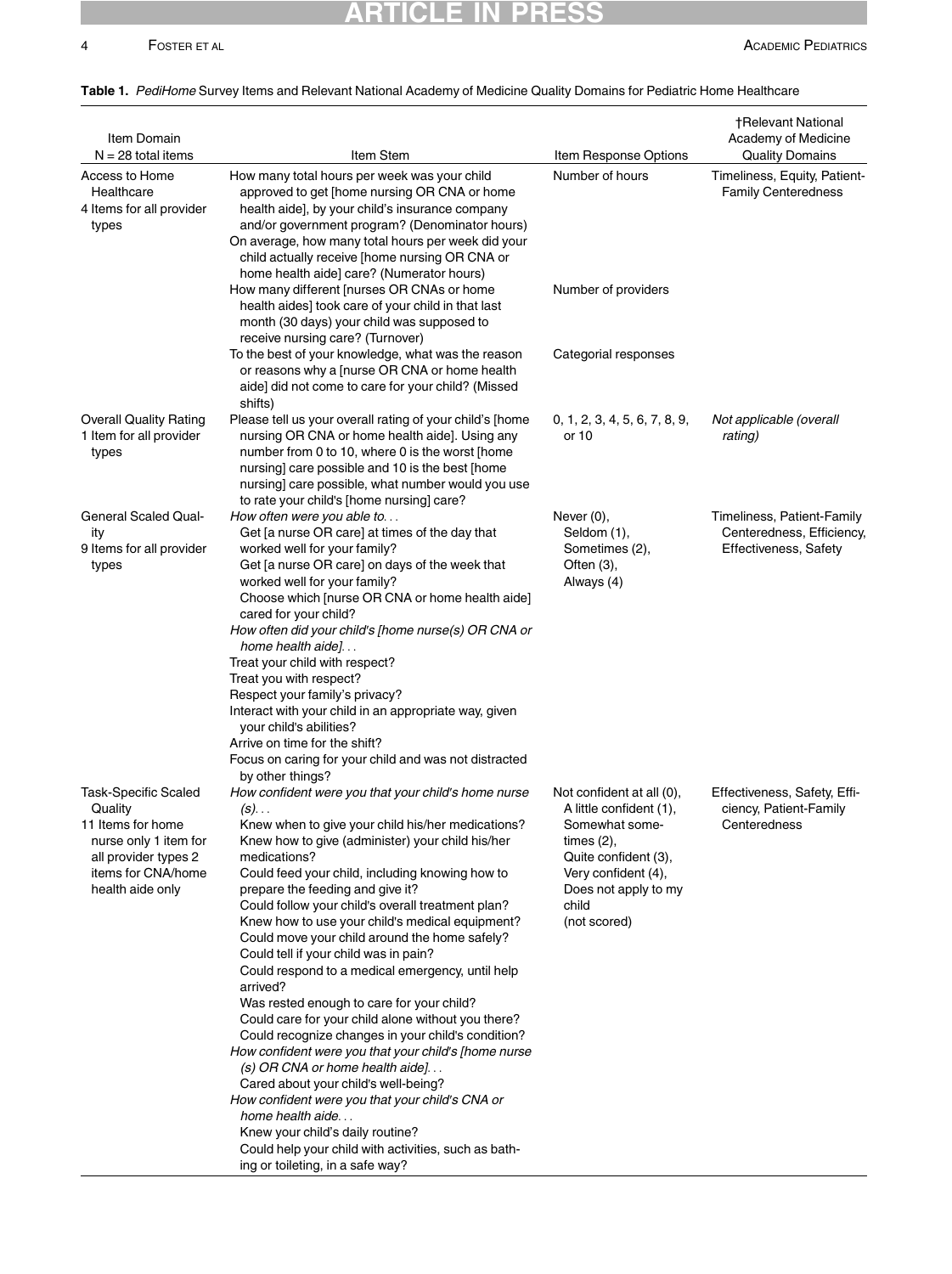<span id="page-4-0"></span>home health aide tasks. Therefore, the final PediHome has a total of 28 final survey items.

The first domain, "Access to Home Healthcare" (4 items), asks respondents to quantify the number of hours per week their child was approved for care followed by how many hours were actually received of that care in the past month. From these 2 questions a value could be calculated to determine the percent of hours accessed per week (received/approved). An additional 2 items ask about provider turn-over and missed provider shifts in the past month.

The next item domain is "Overall Quality Rating" (1 item), in which respondents are asked to rate their child's overall HHC from 0 to 10 based on provider type (home nursing or CNA/Home health aide), in the past month.

The third domain is "General Scaled Quality" (9 items) and asks respondents to answer scaled items from 0 to 4 on how often their care was timely, patient-family centered, and efficient in the past month for home nursing and CNA/home health aide-level care. For correlations and cross-domain comparisons, these person-specific mean of these items were analyzed.

The last item domain was "Task-Specific Scaled Ouality" (14 items) in which respondents were asked to choose how confident they were in their child's HHC provider's ability to complete different home healthcare tasks efficiently, safely, and in a patient- and family-centered way, again scaled from 0 to 4, in the past month. Eleven items assess for home nursing care (eg, administering medication, preparing and administering feeds, etc.), one item assesses for both home nursing and CNA/home health aide care (caring about the child's wellbeing), 2 items assess for CNA/home health aide care only (knowing daily routine, helping with activities of daily living). Not all items were relevant to all participants (eg, if it was a task that was not necessary for their provider to complete. For correlations and cross-domain comparisons, these person-specific mean of the person-specific relevant items were analyzed.

#### **CLINICAL SAMPLE SURVEY RESULTS** CLINICAL SAMPLE SURVEY RESULTS

### RESPONDENT AND CMC CHARACTERISTICS

Of 312 family caregivers of CMC invited to complete the survey, 142 participated (46%). Among those respondents, 68 (48%) had a CMC who received home nursing in the past year and so were eligible to answer the PediHome questions. Twenty-one (14%) CMC received CNA/home healthcare aide in addition to home nursing and 2 (1%) CMC received CNA/home health aide care only. Among the 68 respondents who received home nursing for their child, 18 (26%) reported receiving no additional caregiving help from family or friends (ie, they were sole family caregivers).

Characteristics of the respondents and CMC receiving home nursing are presented in [Tables 2](#page-4-0) and [3](#page-5-0). Most respondents whose children received home nursing were female and were racially and ethnically diverse. Over one-third had less than a college degree.

Table 2. Characteristics of Participating Family Caregivers Whose Children Received Home Shift (Private Duty) Nursing

| Characteristics                                          | $N = 68 N$ (%) |
|----------------------------------------------------------|----------------|
| Family Caregiver Age (Years)                             | 38.6(9.0)      |
| Family Caregiver Gender Identity                         |                |
| Female                                                   | 61 (90%)       |
| Male                                                     | 7(10%)         |
| Family Caregiver Race and Ethnicity, Self-Reported       |                |
| White, non-Hispanic                                      | 21 (31%)       |
| Hispanic                                                 | 26 (38%)       |
| Black, non-Hispanic                                      | 12 (18%)       |
| Other race, mixed race and/or ethnicity                  | 9(13%)         |
| Family Caregiver Relationship to Child                   |                |
| Biological or adoptive parent                            | 63 (93%)       |
| Grandparent                                              | 2(3%)          |
| Other                                                    | 1(1%)          |
| Missing/Not Reported                                     | 2(3%)          |
| Family Caregiver Preferred Language                      |                |
| English                                                  | 60 (88%)       |
| Spanish                                                  | 8(12%)         |
| <b>Family Caregiver Current Employment Status</b>        |                |
| Do not work outside of the home                          | 26 (38%)       |
| Full-time or part-time employment outside of the<br>home | 20 (30%)       |
| Missing/not reported                                     | 13 (19%)       |
| Other (not specified)                                    | 9(13%)         |
| <b>Family Caregiver Highest Educational Attainment</b>   |                |
| High school/GED or less                                  | 10 (15%)       |
| Vocational/trade or some college                         | 16 (24%)       |
| Associate or bachelor's degree                           | 12 (18%)       |
| Master's, doctorate, or professional degree              | 17 (25%)       |
| Missing/Not Reported                                     | 13 (19%)       |
| <b>Family Caregiver Marital Status</b>                   |                |
| Married or living with partner                           | 41 (60%)       |
| Not married or living with partner                       | 14 (21%)       |
| Missing/Not Reported                                     | 13 (19%)       |

Among the CMC receiving home nursing, about half were female biological sex and almost half of the sample were 3 years or younger. Almost all of the CMC receiving home nursing were publicly insured in whole or part. The CMC had a wide range of medical conditions, most commonly chronic lung disease and a seizure disorder/epilepsy. Most children required medication by tube. A range of medical treatments, medical technology dependence, and disposable supply needs were also described.

#### PEDIHOME HOME NURSING QUALITY RESULTS

Families reported that their CMC were approved, on average, for about 100 hours per week of home nursing but only received about half in actual filled hours (delivered care). CMC were cared for by an average of about three different nurses within the past month, and half of respondents reported a nonfilled shift within the month; further details regarding the reasons for those missed shifts are listed in [Table 4](#page-6-0).

When asked to rate the overall quality of home nursing from 0 (worst) to 10 (best), families answered with a median overall score of 7 (IQR 5−9). About one-third of families (37%) chose either 9 or 10 (a "top-box" score),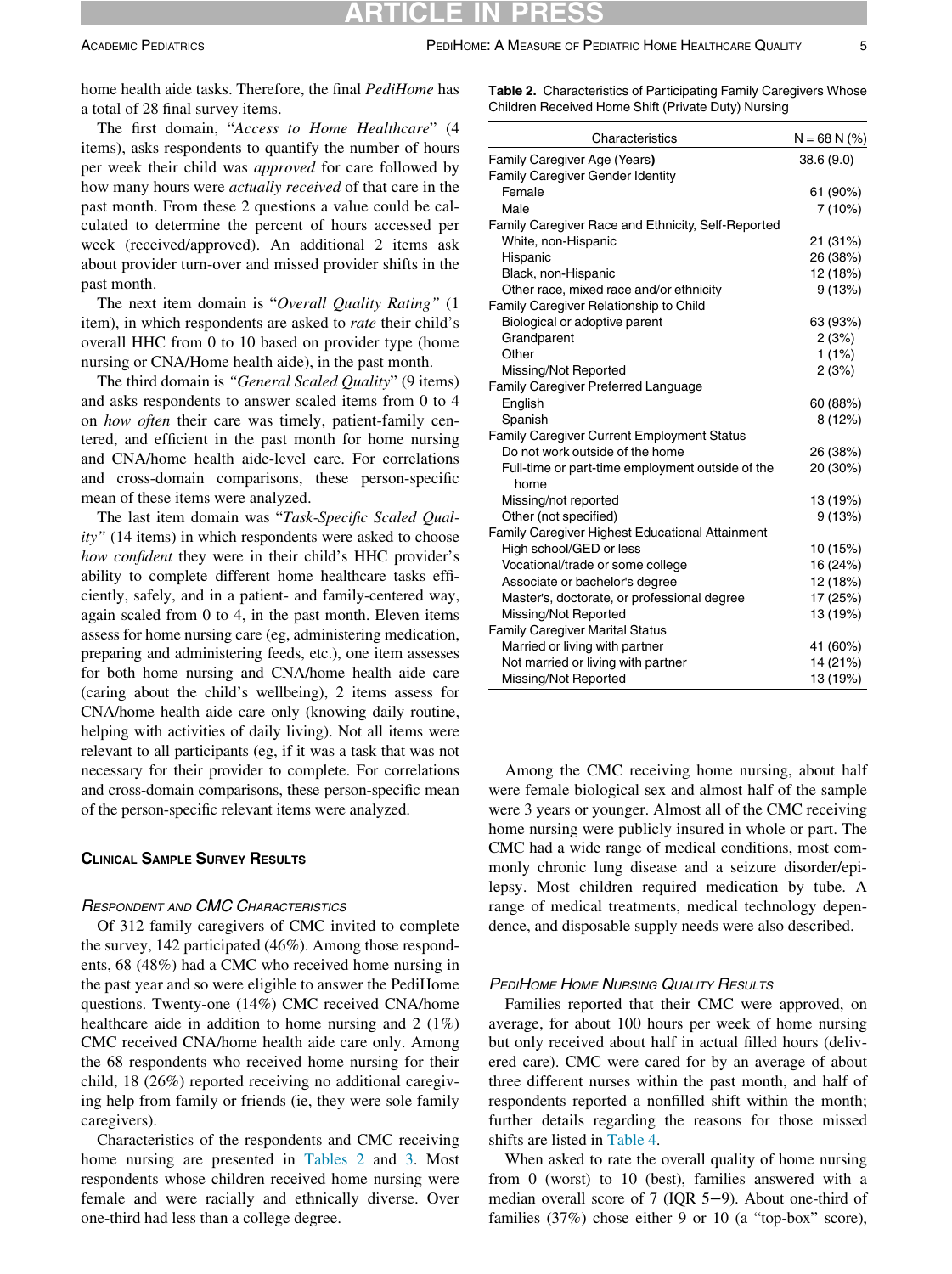# **CL** ARTICLE IN PRESS

<span id="page-5-0"></span>Table 3. Characteristics of Children Receiving Home (Private Duty) Nursing

| Characteristic                                                                     | $N = 68N$ (%)        |
|------------------------------------------------------------------------------------|----------------------|
| Child Age (years) mean (SD)<br>Child Age (years) by age group                      | 5.8(5.2)             |
| Age < 1                                                                            | 2(3%)                |
| Age $1 - 3$                                                                        | 28 (41%)             |
| Age 4 - 12                                                                         | 31 (46%)             |
| Age 13 - 17                                                                        | 2(3%)                |
| Age $18 - 21$                                                                      | 5(7%)                |
| Child Biologic Sex Assigned at Birth                                               |                      |
| Female<br>Male                                                                     | 32 (47%)             |
| Child Race and Ethnicity, Reported by                                              | 36 (53%)             |
| Respondent                                                                         |                      |
| Hispanic                                                                           | 27 (40%)             |
| White, Non-Hispanic                                                                | 16 (24%)             |
| Black, Non-Hispanic                                                                | 12 (18%)             |
| Other race, mixed race and/or ethnicity                                            | 13 (19%)             |
| Child Insurance Payer                                                              |                      |
| Public only                                                                        | 34 (50%)             |
| Public and private                                                                 | 32 (47%)             |
| Private only                                                                       | 3(3%)                |
| Other                                                                              | $1(1\%)$             |
| Conditions (child may have more than one)<br>Chronic lung disease or bronchopulmo- |                      |
| nary dysplasia                                                                     | 30 (44%)             |
| Seizure disorder or epilepsy                                                       | 28 (41%)             |
| Genetic disorder (eg, trisomy, named syn-                                          | 19 (28%)             |
| drome, etc.)                                                                       |                      |
| Heart condition (congenital heart disease)                                         | 16 (24%)             |
| Cerebral Palsy                                                                     | 14 (21%)             |
| Brain injury or head injury                                                        | 12 (18%)             |
| Skeletal dysplasia, muscular dystrophy, or<br>spinal muscular atrophy              | 6(9%)                |
| Chronic kidney disease or failure                                                  | 5(7%)                |
| Behavioral/mental health (eg, Autism                                               | 5(7%)                |
| Spectrum Disorder, depression, etc.)                                               |                      |
| Cancer                                                                             | 3(4%)                |
| Spina bifida or spinal cord injury                                                 | 3(4%)                |
| "Short-gut" syndrome (intestinal                                                   | 2(3%)                |
| insufficiency)<br><b>Diabetes</b>                                                  | 2(3%)                |
| Other (eg, cystic fibrosis, transplant, etc.)                                      | 6(9%)                |
| Medical treatments delivered in the home                                           |                      |
| (child may need more than one)                                                     |                      |
| Medication administration                                                          | 53 (78%)             |
| Monitoring for breathing rate, oxygen                                              | 51 (75%)             |
| level, or other parameter                                                          |                      |
| Feedings or receiving nutrition through a                                          | 50 (74%)             |
| tube                                                                               |                      |
| Respiratory treatments, such as a cough                                            | 45 (66%)             |
| assistance/vest                                                                    |                      |
| Dressing changes<br>Oxygen delivery                                                | 36 (53%)<br>32 (47%) |
| Gastric decompression or venting                                                   | 28 (41%)             |
| Emergency seizure treatment                                                        | 16 (24%)             |
| Intermittent bladder catheterization                                               | 10 (15%)             |
| Other, not listed                                                                  | 1(1%)                |
| Route by which child's medication is given                                         |                      |
| (child may use more than one)                                                      |                      |
| By tube (gastrostomy (G), gastrostomy-                                             | 51 (75%)             |
| jejunostomy (GJ), or nasogastric (NG)                                              |                      |
| By breathing/inhalation (such as inhaler,<br>nebulizer)"                           | 31 (46%)             |
| Into the muscle or skin directly                                                   | 8 (12%)              |
| By mouth                                                                           | 5(7%)                |
| Intravenous or central line                                                        | 3(4%)                |
|                                                                                    | (Continued)          |

Table 3. (Continued)

| Characteristic                                  | $N = 68N$ (%) |
|-------------------------------------------------|---------------|
| Child's feeding (nutrition) route (child use    |               |
| more than one)                                  |               |
| Through a gastrostomy, gastrostomy-jeju-        | 51 (75%)      |
| nostomy, or nasogastric tube                    |               |
| By mouth                                        | 15 (22%)      |
| Missing or Not Reported                         | 12 (18%)      |
| Through an intravenous line (TPN)               | 4 (6%)        |
| Medical technology needed by child in the       |               |
| home (child may need more than one)             |               |
| Any of the listed medical technologies          | 54 (79%)      |
| Gastrostomy or gastrojejunostomy (G-            | 49 (72%)      |
| tube or GJ-tube)                                |               |
| Oxygen monitor (pulse oximeter)                 | 46 (68%)      |
| Tracheostomy (breathing tube)                   | 36 (53%)      |
| Ventilator (invasive breathing machine)         | 33 (49%)      |
| CPAP or BiPAP machines (noninvasive             | 8(12%)        |
| breathing machine)                              |               |
| Nasal cannula                                   | 8(12%)        |
| Central line or port                            | 6(9%)         |
| Glucose monitor                                 | 5(7%)         |
| Shunt for fluid in brain, such as a ventricu-   | 4(6%)         |
| lar peritoneal (VP) shunt                       |               |
| Seizure monitor                                 | 4(6%)         |
| Nasogastric tube (NG-tube)                      | 3(4%)         |
| Cardiac defibrillator and/or pacemaker          | 2(3%)         |
| Disposable supplies child needed at home        |               |
| Gloves                                          | 52 (76%)      |
| <b>Diapers</b>                                  | 50 (74%)      |
| Tube feeding supplies                           | 47 (69%)      |
| <b>Suction catheters</b>                        | 45 (66%)      |
| Medication administration supplies              | 36 (53%)      |
| Wound care supplies                             | 33 (49%)      |
| Bed pads/"Chucks"                               | 32 (47%)      |
| <b>Bladder catheters</b>                        | 9(13%)        |
| Hazard bags or other supplies to dispose        | 7 (10%)       |
| waste                                           |               |
| lleostomy or colostomy bags<br>Central line kit | 5(7%)         |
|                                                 | 3(4%)         |

SD indicates standard deviation.

another one-third (35%) chose 7 or 8 ("middle-box" score), and the remainder (28%) chose a number from 0 to 6.

PediHome quality items scores ranged from a median of 31- 4 to 43- 4 when scaled from 0 (worst) to 4 (best). The general item results are presented in [Figure 1.](#page-6-1) The highest-rated general quality item was treating their child with respect compared to the lowest-rated item of focusing on caring for their child, and not being distracted by other things. About one-third (35%) of respondents reported that they "never, seldom, or sometimes" nurse at the "times of day" or "days of the week" that worked well for their family.

Among task-specific quality items presented in [Figure 2,](#page-7-0) the highest-rated item was confidence that the nurse(s) knew when to give their child's medications, compared with the lowest-rated item that the nurse(s) could recognize changes in their child's condition. Among the nursing task-specific quality items, respondents rated their confidence as only "not at all, a little, or somewhat" between 15% and 34% of the time.

When examining the correlation between quality types, general quality was highly correlated with both overall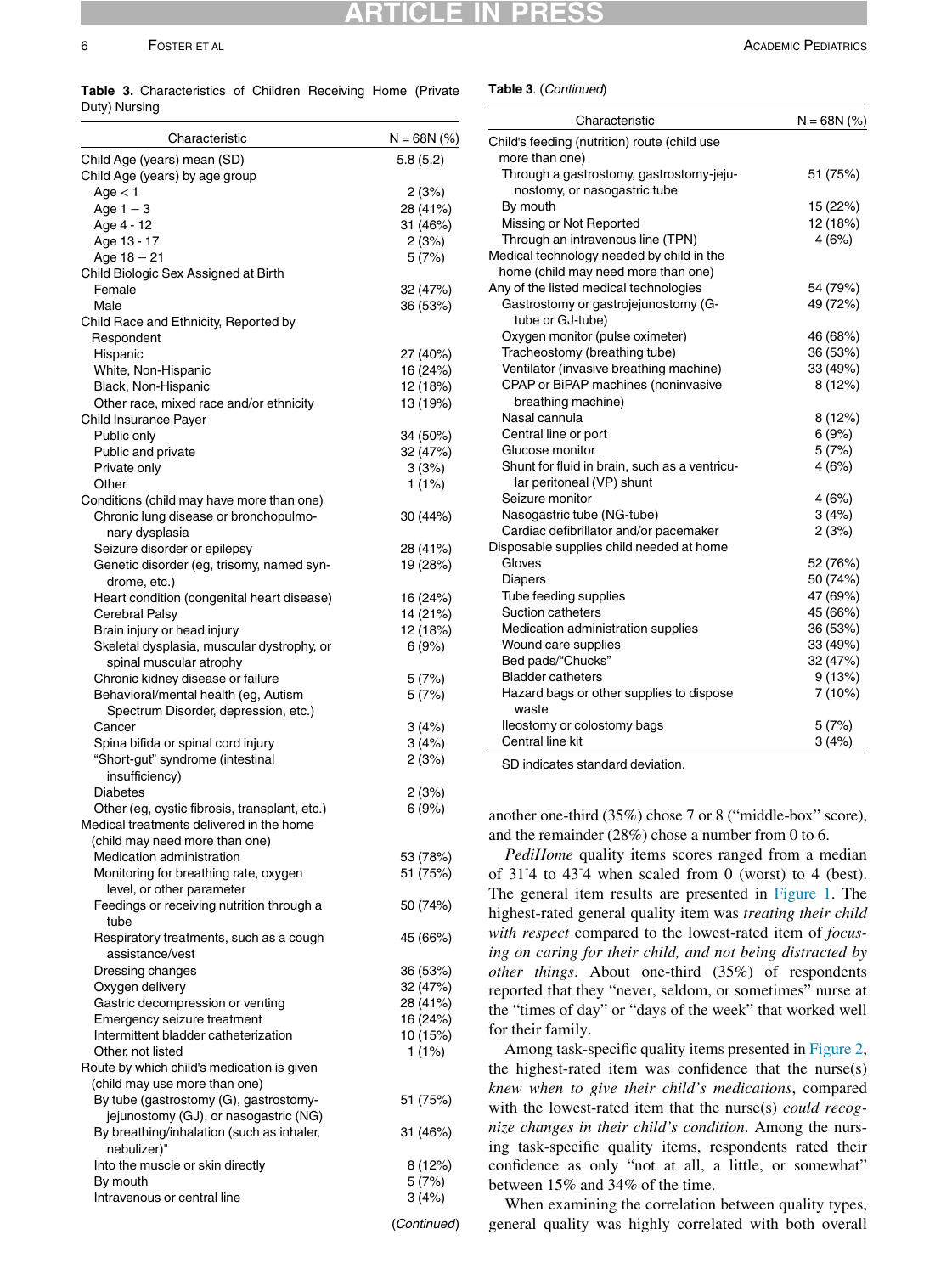| Access to home nursing hours                                                           | Median (IQR)        |
|----------------------------------------------------------------------------------------|---------------------|
| Hours per week of approved by insurance or government program                          | 112 (70, 140) hours |
| Hours of home nursing per week actually received                                       | 50 (21, 90) hours   |
| Percent of hours accessed per week                                                     | 63 (37, 83) percent |
| Caregiver continuity                                                                   | Median (IQR)        |
| Number of different home nurses caring for child over the past month                   | $2(1-4)$ nurses     |
| Non-filled shifts                                                                      | N(% )               |
| Child experience a non-filled nursing shift in the past month (*any reason)            | 37 (54%)            |
| An agency was not able to identify a nurse to take child's shift                       | 27 (40%)            |
| A nurse was scheduled but then cancelled or did not show up                            | 17 (25%)            |
| A nurse would not work the hours that were needed, such as nights                      | 13 (19%)            |
| A nurse was available, but family did not want that particular nurse to care for child | 9(13%)              |
| A nurse would not come because of where child lives                                    | 6(9%)               |
| Child's nurse was used to staff another patient's care                                 | 5(7%)               |
| Child became sick and was in the hospital                                              | 5(7%)               |
| Other reason                                                                           | 11 (16%)            |

#### <span id="page-6-0"></span>Table 4. Family Reported Quality of Home Nursing for Children with Medical Complexity, Access Items

\*Patients may have experienced more than one reason for nonfilled shifts in a given month.

<span id="page-6-2"></span>quality ( $r = 0.79$ ) and task quality ( $r = 0.66$ ), but task quality and overall quality were only moderately correlated  $(r = 0.49)$ . Significant group differences emerged on the general and task quality ratings depending on the overall quality categories. Those respondents who selected a 9 or 10 had significantly higher general quality scores than those who chose a 7 or 8, or those who selected a 6 or below (standardized mean difference (SMD) = 1.03 and 2.26,  $P = 0.009$  and  $P < 0.001$ , respectively); further, those who selected a 7 or 8 also had significantly higher general quality scores than those who selected a 6 or below (SMD = 1.23,  $P = 0.001$ ). On the task quality, those who selected a 9 or 10 scored significantly higher than the other two groups (SMD = 0.84 and 1.48,  $P = 0.04$  and  $P <$ 0.001, respectively), though the 2 lower groups did not differ from each other (SMD =  $0.63$ ,  $P = 0.13$ ).

#### COVID-19 EXPERIENCE

Among respondents with home nursing, 37 (54%) reported a change in HHC they received during the pandemic. When asked how that care changed, 20 (29%) reported that providers were unable to come to care for the child at home, 20 (29%) reported that the caregiver did not let any providers come into the home to care for the child, and 11 (16%) decreased the number of providers who were let into their home to care for their child.

### **DISCUSSION**

PediHome is a new content-valid family-reported measure of HHC quality for CMC that permitted measurement of deficits in quality across several domains in a diverse clinical sample. This work is a first step in filling the critical gap to measure CMC's access to high-quality medical care at home in a validated manner. The ability to reproducibly evaluate the quality, including timely and equitable access, of in-home services for CMC will enable measurement over time and across settings, including benchmarking across states and among home health providers, and enable ongoing measurement of equitable access to HHC.

In our sample, family caregivers of CMC reported accessing only about half of their possible home nursing hours. Additionally, the overall rated quality of home nursing was a median of 7 with only 37% of families choosing the "top-box" score of 9 or 10 and 28% rating the care from 0 to 6. For comparison, in the 2016 pediatric CAHPS national data reporting, 74% of respondents rates the child's personal doctors with a "top box" score and only 7% rated their overall care in the 0 to 6 range.<sup>[26](#page-9-4)</sup> Our

<span id="page-6-1"></span>

Figure 1. Family-reported general quality of home nursing for children with medical complexity, scaled items. Total  $N = 68$ . General scaled items were scored as never (0), seldom (1), sometimes (2), often (3), or always (4). Median quality score with standard deviation which is shown to the right of the bar graph.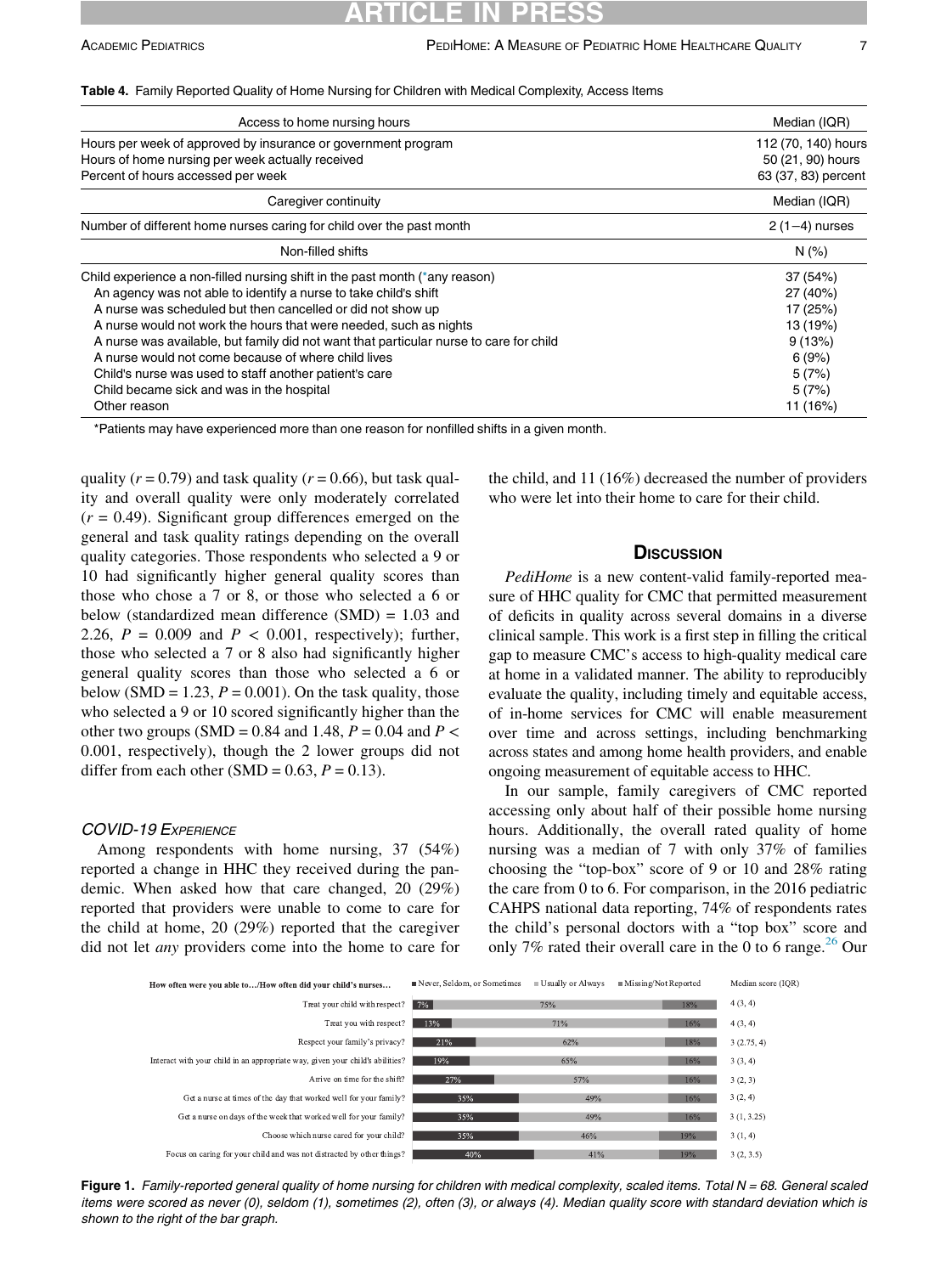#### <span id="page-7-0"></span>8 FOSTER ET AL ACADEMIC PEDIATRICS



Figure 2. Family-reported task-specific quality of home nursing for children with medical complexity, scaled items. Total  $N = 68$ . Task-specific items were scored as not confident at all (0), a little confident (1), somewhat confident (3), very confident (4) or does not apply to my child (not scored). Median quality score with standard deviation which is shown to the right of the bar graph.

correlation findings suggest that the general quality items that covered constructs such as trust, respect, privacy, and timeliness seemed to drive the overall quality rating more than parents' perceptions of nurse performance on taskspecific such as medication administration, pain assessment, and emergency preparedness. Lower quality ranking on task-specific scores seemed to primarily affect whether the overall rating dropped off the top box score. This suggests that addressing areas of improvement to fundamental elements of patient-family centered care could substantially improve the quality of home care experiences from the family perspective.

Still, family members reported deficits in task-specific domains reflecting effectiveness, efficiency, and safety of nursing care. While parent report is not a direct measure of nursing activity or skill, previous research has shown that patient-report is closely aligned to health outcomes, patient functional status, and identification of safety events in other areas of care.<sup>[16](#page-8-8)[,27,](#page-9-5)[28](#page-9-6)</sup> These family reported deficits in care are also consistent with the qualitative reports found in the literature across a range of pediatric chronic conditions.<sup>[2](#page-8-1),5−[12,](#page-8-4)[29](#page-9-7)</sup>

As a result, the *PediHome* instrument may allow for future tracking of pediatric home healthcare quality that can be utilized to improve the quality of care for children with a range of chronic complex diagnoses. This is particularly relevant given the recent request for information by the Centers for Medicare and Medicaid Services to solicit public feedback on its efforts to track Medicaid-funded home and community-based services; $30$  to the best of our understanding there is no pediatric in-home care specific measure currently. Additionally, an effort to comprehensively expand access to home and community-based services for both adults and children, the Home and Community-Based Services Access Act (HAA), [31](#page-9-9) has been announced. The ability to adequately report on the current and future access and quality of home healthcare for children will be necessary for these regulatory and legislative efforts' to achieve successful implementation. PediHome could be used to compare access to and quality

of HHC across states to understand policy-level differences or within states to understand more community-level differences to wages or training requirements that may impact access or quality of services. The tool could be used to evaluate the parents' perceptions in improvements to their children's' care after quality improvement projects to enhance access to better quality care (eg, enhanced opportunities for pediatric home nurse training, wage increases, etc.). Lastly, the tool can also be used longitudinally by payors for quality monitoring in value-based contracts with home health agencies.

In addition to the PediHome quality survey itself, we identified in this work a concern for worsened access to HHC during the COVID-19 pandemic and an ongoing concern. Respondents reported loss of their usual supports in caring for CMC at almost twice the rate measured in the general population.<sup>[32](#page-9-10)</sup> Isolation experienced by families of CMC reflect understandable fears posed by the risk of COVID-19 for themselves and their children, given that CMC require specialized caregiving (3) and are disproportionately hospitalized with COVID-19. $33$  Notably, although telemedicine was expanded during the pandemic, virtual provider visits do not address access to HHC services suggesting a need to work with families of CMC within healthcare systems to strategize ways to (re-) engage them in their in-home care. Having PediHome as an available tool to measure patient access to nursing over time may prove helpful to gauge the changing access to home healthcare as the pandemic response and healthcare impacts continue to evolve.

As with any research relying on expert opinion, the item subject matter and prioritization reflects the stakeholder group's experiences, and ideally all panelists would have participated in all portions of the panel activities and would have been involved in final item selection. However, bias was minimized by engaging a nationally representative multidisciplinary group of stakeholders,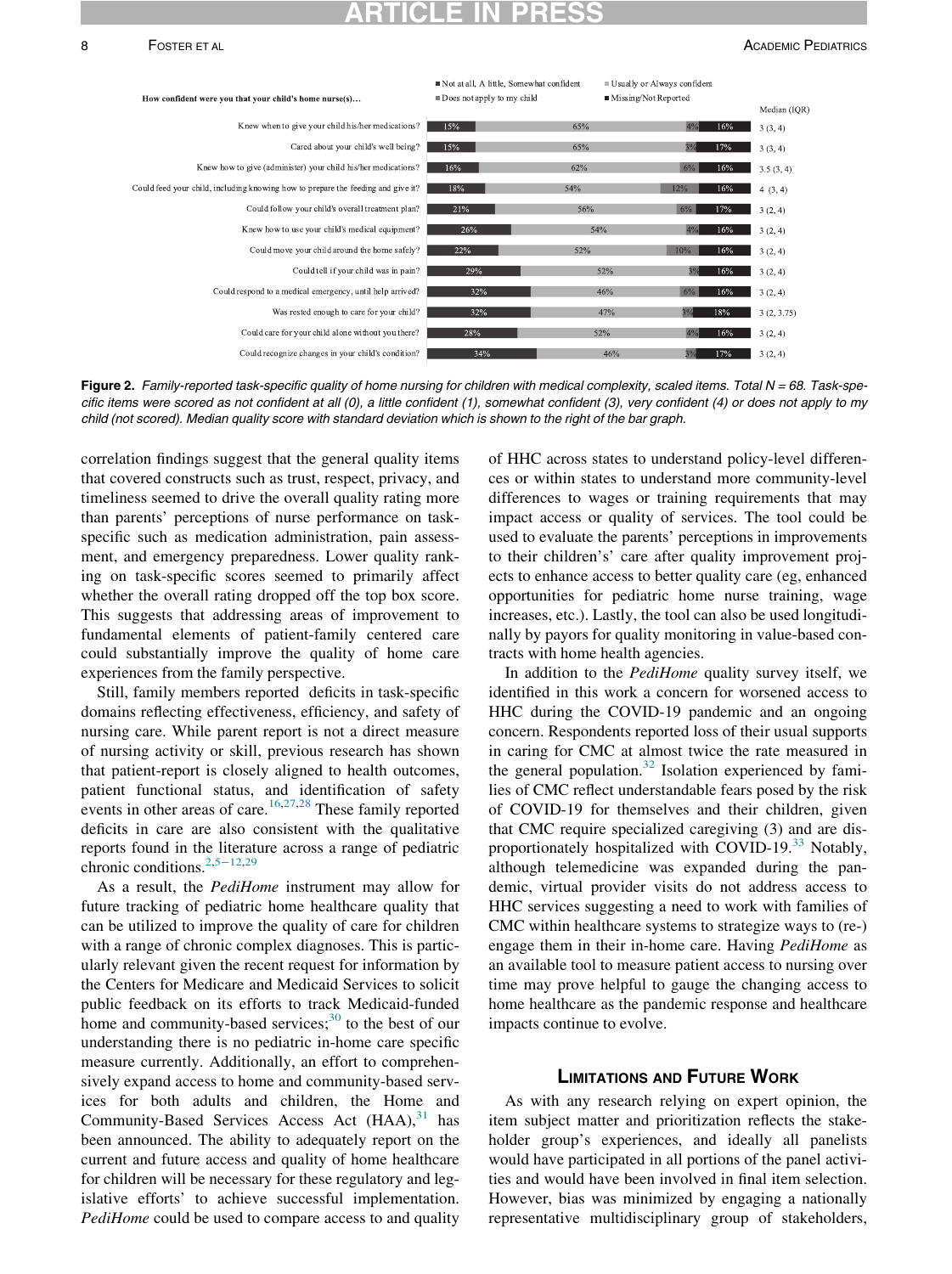including family members. By developing the survey with both English- and Spanish-speaking families, we were also able to validate the content for a broader family group earlier than is typical in most survey work.

<span id="page-8-3"></span><span id="page-8-2"></span><span id="page-8-1"></span><span id="page-8-0"></span>As with any cross-sectional survey, we cannot draw causal inferences between analyzed items and this initial sample size was insufficient to conduct factor analysis for construct validity. Recall bias may have impacted perceptions of quality, particularly given the pandemic's impact. While we recruited from 2 sites, these results are not fully generalizable. Response bias and missing items can also impact findings with unknown magnitude and direction, especially for those with missing items in entire sections. Administration of the survey through complex care programs likely decreased the number of respondents with only CNA/home health aide level care (ie, those with lower medical complexity and primarily ADL needs). Additionally, if complex care program care coordination was successful at assisting families with maximizing their access to home care, it may have overrepresented participants who had children with higher level access and better perceptions of care. $34$  However, we note access remained relatively poor.

<span id="page-8-5"></span><span id="page-8-4"></span>Therefore, future work in a larger sample of CMC receiving home healthcare and one that includes a larger population of children with CNA and home health aide care will allow evaluation of PediHome's construct validity. Further work will ideally also evaluate the relationship between perceptions in HHC quality and acute healthcare such as hospitalization and other quality metrics (ie, predictive validity).

<span id="page-8-13"></span><span id="page-8-6"></span>While asking family caregivers to complete this survey may add to the already large amount of administrative care burden they experience, it does provide an opportunity for them to have a voice in their children's care. Future work should include identifying other clinical measure of HHC quality and safety such as rates of infection or death at home to compliment this family reported measure.

### **CONCLUSION**

<span id="page-8-8"></span><span id="page-8-7"></span>PediHome is a new content-valid family-reported measure of HHC quality for CMC that permitted measurement of deficits in quality across several domains. Families reported receiving about half of their potential home nursing hours. Further development of this measure will allow not only measurement of quality in the present but also a means to measure future improvement to that care over time.

<span id="page-8-14"></span><span id="page-8-10"></span><span id="page-8-9"></span>This study was funded by the Lucile Packard Foundation for Children's Health, Palo Alto, California (Grant No. [2017-00219](#page-8-14)).

<span id="page-8-12"></span><span id="page-8-11"></span>We thank the following experts for their participant in our survey development (in alphabetical order): Rishi Agrawal, MD, MPH; David A. Bergman, MD; Courtney K. Blackwell, PhD; Catherine L. Curtis RN, BSN; Kathryn M. Detwiler, BS; Robert Ebel; Chani Feldman; Deborah Gaebler-Spira, MD; Mary Jo George, RN, DON; Lindsey Hird-McCorry, BSN, RN, CPN; Molly Hofmann, APRN, PCNS-BC; Roy C. Maynard MD; Douglas McNeal, MD; Steven Merahn, MD; Jill Morrow-

Gorton MD MBA; Nancy A. Murphy MD; Garey H. Noritz, MD; Heather L. Tubbs Cooley, PhD, RN; Jennifer Ward.

#### **REFERENCES**

- 1. [Cohen E, Kuo DZ, Agrawal R, et al. Children with medical com](http://refhub.elsevier.com/S1876-2859(22)00227-3/sbref0001)[plexity: an emerging population for clinical and research initiatives.](http://refhub.elsevier.com/S1876-2859(22)00227-3/sbref0001) Pediatrics[. 2011;127:529–538.](http://refhub.elsevier.com/S1876-2859(22)00227-3/sbref0001)
- 2. Libby R IS, ed. [Guidelines for Pediatric Home Health Care](http://refhub.elsevier.com/S1876-2859(22)00227-3/sbref0002). 2nd ed. [Elk Grove Village, IL: Academy of Pediatrics Section on Home](http://refhub.elsevier.com/S1876-2859(22)00227-3/sbref0002) [Care; 2009. editor.](http://refhub.elsevier.com/S1876-2859(22)00227-3/sbref0002)
- 3. [Elias ER, Murphy NA. Council on Children with D. Home care of](http://refhub.elsevier.com/S1876-2859(22)00227-3/sbref0003) [children and youth with complex health care needs and technology](http://refhub.elsevier.com/S1876-2859(22)00227-3/sbref0003) dependencies. Pediatrics[. 2012;129:996–1005.](http://refhub.elsevier.com/S1876-2859(22)00227-3/sbref0003)
- 4. [Perrin J, EG LaCamera R, American Academy of Pediatrics Com](http://refhub.elsevier.com/S1876-2859(22)00227-3/sbref0004)[mittee on Children with Disabilities. Guidelines for home care of](http://refhub.elsevier.com/S1876-2859(22)00227-3/sbref0004) [infants, children, and adolescents with chronic disease. American](http://refhub.elsevier.com/S1876-2859(22)00227-3/sbref0004) [Academy of Pediatrics Committee on Children with Disabilities.](http://refhub.elsevier.com/S1876-2859(22)00227-3/sbref0004) Pediatrics.[. 1995;96:161–164.](http://refhub.elsevier.com/S1876-2859(22)00227-3/sbref0004)
- 5. [Foster CC, Jacob-Files E, Arthur KC, et al. Provider perspectives of](http://refhub.elsevier.com/S1876-2859(22)00227-3/sbref0005) [high-quality pediatric hospital-to-home transitions for children and](http://refhub.elsevier.com/S1876-2859(22)00227-3/sbref0005) [youth with chronic disease.](http://refhub.elsevier.com/S1876-2859(22)00227-3/sbref0005) Hosp Pediatr. 2017;7:649-659.
- 6. [Foster CC, Agrawal RK, Davis MM. Home health care for children](http://refhub.elsevier.com/S1876-2859(22)00227-3/sbref0006) [with medical complexity: workforce gaps, policy, and future direc](http://refhub.elsevier.com/S1876-2859(22)00227-3/sbref0006)tions. [Health Aff \(Millwood\)](http://refhub.elsevier.com/S1876-2859(22)00227-3/sbref0006). 2019;38:987–993.
- 7. Maynard R, Christensen E, Cady R, et al. Home health care availability and discharge delays in children with medical complexity. Pediatrics. 2019;143:e20181951. [https://doi.org/10.1542/peds.](https://doi.org/10.1542/peds.<?A3B2 re3j?>2018-1951) [2018-1951.](https://doi.org/10.1542/peds.<?A3B2 re3j?>2018-1951)
- 8. [Nageswaran S, Golden SL. Improving the quality of home health](http://refhub.elsevier.com/S1876-2859(22)00227-3/sbref0008) [care for children with medical complexity.](http://refhub.elsevier.com/S1876-2859(22)00227-3/sbref0008) Acad Pediatr. [2017;17:665–671.](http://refhub.elsevier.com/S1876-2859(22)00227-3/sbref0008)
- 9. [Nageswaran S, Golden SL. Home health nurse collaboration in the](http://refhub.elsevier.com/S1876-2859(22)00227-3/sbref0009) [medical neighborhood of children with medical complexity.](http://refhub.elsevier.com/S1876-2859(22)00227-3/sbref0009) Home Healthcare[. 2016;34:507–518.](http://refhub.elsevier.com/S1876-2859(22)00227-3/sbref0009)
- 10. [Wang KW, Barnard A. Technology-dependent children and their](http://refhub.elsevier.com/S1876-2859(22)00227-3/sbref0010) [families: a review.](http://refhub.elsevier.com/S1876-2859(22)00227-3/sbref0010) J Adv Nurs. 2004;45:36–46.
- 11. Foster CC, Shaunfield S, Black [LE, et al. Improving support for](http://refhub.elsevier.com/S1876-2859(22)00227-3/sbref0011) [care at home: Parental needs and preferences when caring for](http://refhub.elsevier.com/S1876-2859(22)00227-3/sbref0011) [children with medical complexity.](http://refhub.elsevier.com/S1876-2859(22)00227-3/sbref0011) J Pediatr Health Care. 2022; [36:154–164.](http://refhub.elsevier.com/S1876-2859(22)00227-3/sbref0011)
- 12. [Foster CC, Fuentes MM, Wadlington L, et al. Caregiver and pro](http://refhub.elsevier.com/S1876-2859(22)00227-3/sbref0012)[vider experiences of home healthcare quality for children with medi](http://refhub.elsevier.com/S1876-2859(22)00227-3/sbref0012)cal complexity. [Home Healthc NOW](http://refhub.elsevier.com/S1876-2859(22)00227-3/sbref0012). 2020;38:138–146.
- 13. [Meltzer LJ, Boroughs DS, Downes JJ. The relationship between](http://refhub.elsevier.com/S1876-2859(22)00227-3/sbref0013) [home nursing coverage, sleep, and daytime functioning in parents of](http://refhub.elsevier.com/S1876-2859(22)00227-3/sbref0013) [ventilator-assisted children.](http://refhub.elsevier.com/S1876-2859(22)00227-3/sbref0013) J Pediatr Nurs. 2010;25:250–257.
- 14. [Nageswaran S, Golden SL. Establishing relationships and navigat](http://refhub.elsevier.com/S1876-2859(22)00227-3/sbref0014)[ing boundaries when caring for children with medical complexity at](http://refhub.elsevier.com/S1876-2859(22)00227-3/sbref0014) home. Home Healthcare[. 2018;36:93–102.](http://refhub.elsevier.com/S1876-2859(22)00227-3/sbref0014)
- 15. Rasooly IR, Shults J, Guevara JP, et al. State variation in posthospital home nursing for commercially insured medically complex children. Pediatrics. 2020;146:e20192465. [https://doi.org/10.1542/](https://doi.org/10.1542/peds.2019-2465) [peds.2019-2465](https://doi.org/10.1542/peds.2019-2465).
- 16. [Sofaer S, Firminger K. Patient perceptions of the quality of health](http://refhub.elsevier.com/S1876-2859(22)00227-3/sbref0016) services. [Ann Rev Public Health](http://refhub.elsevier.com/S1876-2859(22)00227-3/sbref0016). 2005;26:513-559.
- 17. [Anderson B, Beckett J, Wells N, et al. The eye of the beholder: a](http://refhub.elsevier.com/S1876-2859(22)00227-3/sbref0017) [discussion of value and quality from the perspective of families of](http://refhub.elsevier.com/S1876-2859(22)00227-3/sbref0017) [children and youth with special health care needs.](http://refhub.elsevier.com/S1876-2859(22)00227-3/sbref0017) Pediatrics. [2017;139\(suppl 2\):S99–s108.](http://refhub.elsevier.com/S1876-2859(22)00227-3/sbref0017)
- 18. Coller RJ, Berry JG, Kuo DZ, et al. Health system research priorities for children and youth with special health care needs. Pediatrics. 2020;145: e20190673. [https://doi.org/10.1542/peds.2019-0673.](https://doi.org/10.1542/peds.2019-0673)
- 19. [Sterni LM, Collaco JM, Baker CD, et al. An Official American Tho](http://refhub.elsevier.com/S1876-2859(22)00227-3/sbref0019)[racic Society Clinical Practice Guideline: pediatric chronic home](http://refhub.elsevier.com/S1876-2859(22)00227-3/sbref0019) invasive ventilation. [Am J Respir Crit Care Medi](http://refhub.elsevier.com/S1876-2859(22)00227-3/sbref0019). 2016;193:e16–e35.
- 20. [Society AT. Statement on home care for patients with respiratory](http://refhub.elsevier.com/S1876-2859(22)00227-3/sbref0020) disorders. [Am J Respir Crit Care Med](http://refhub.elsevier.com/S1876-2859(22)00227-3/sbref0020). 2005;171:1443–1464.
- 21. [Institute of Medicine \(US\) Committee on Quality of Health Care in](http://refhub.elsevier.com/S1876-2859(22)00227-3/sbref0021) America. [Crossing the Quality Chasm: A New Health System for the](http://refhub.elsevier.com/S1876-2859(22)00227-3/sbref0021)